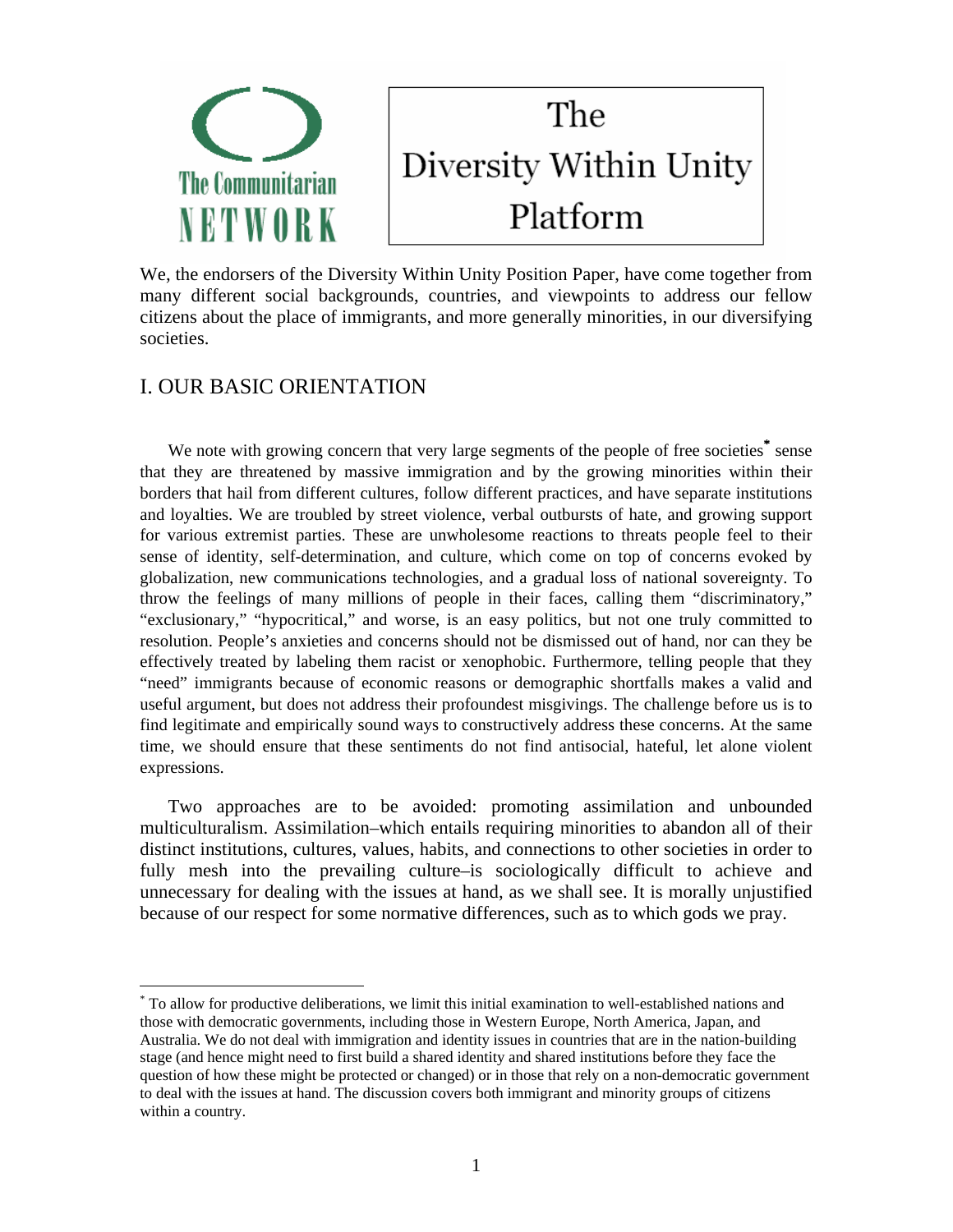Unbounded multiculturalism–which entails giving up the concept of shared values, loyalties, and identity in order to privilege ethnic and religious differences, presuming that nations can be replaced by a large number of diverse minorities–is also unnecessary. It is likely to evoke undemocratic backlashes, ranging from support for extremist, rightwing parties and populist leaders to anti-minority policies. It is normatively unjustified because it fails to recognize the values and institutions undergirded by the society at large, such as those that protect women's and gay rights.

The basic approach we favor is Diversity Within Unity. It presumes that all members of a given society will fully respect and adhere to those basic values and institutions that are considered part of the basic shared framework of the society. At the same time, every group in society is free to maintain its distinct subculture–those policies, habits, and institutions that do not conflict with the shared core–and a strong measure of loyalty to its country of origin, as long as this does not trump loyalty to the society in which it lives if these loyalties come into conflict. Respect for the whole and respect for all is at the essence of our position.

We observe that such Diversity Within Unity enriches rather than threatens the society at large and its culture, as is evident in matters ranging from music to cuisine, and most notably it greatly enhances the realm of ideas to which we are exposed and expands our understanding of the diverse world around us. We further note that, in each society, the basic shared core of identity and culture has changed over time and will continue to do so in the future. Hence minorities that hold that this core does not reflect values dear to them are free to act to seek to change it–via the democratic and social processes available for this purpose in all free societies.

The unity of which we speak is not one imposed by government orders or regulations, not to mention by police agents, but one that grows out of civic education, commitment to the common good, the nation's history, shared values, common experiences, robust public institutions, and dialogues about the commonalities and requirements of a people living together and facing the same challenges in the same corner of the earth.

Such Diversity Within Unity allows one to fully respect basic rights, the democratic way of life, and core values, as well as those minority values that do not conflict with it.

Which elements belong in which category–the realm of unity or of diversity–is a matter that can be readily decided about many key items. Basic rights must be respected by one and all. For instance, discrimination against women cannot be tolerated, whatever a group's cultural or religious values. Respect for law and order is essential. Democratic institutions are not one option among several. No one who seeks citizenship in a given country, and membership in a given society, can buy out of the collective responsibilities that society has for its past actions and toward other societies, assumed by treaty or otherwise.

At the same time, little deliberation is required to recognize that there is no reason to object if minorities are keen to maintain their language as a second one, close ties with another country (as long as they do not trump loyalty to the current country, as already indicated), and special knowledge and practice of their culture. All of this is not to deny that much deliberation and public dialogue are called for on contested issues such as how "law and order" is to be interpreted and how strong and how deep-down liberal-democratic approval should go. Deliberation and public dialogue are also crucial before one can conclude whether certain other items belong in the realm of unity or diversity, as is explored below.

In short, we ought not to sacrifice unity or diversity to the other part of the equation, but ought to recognize that we can learn both to live with more diversity and to protect well legiti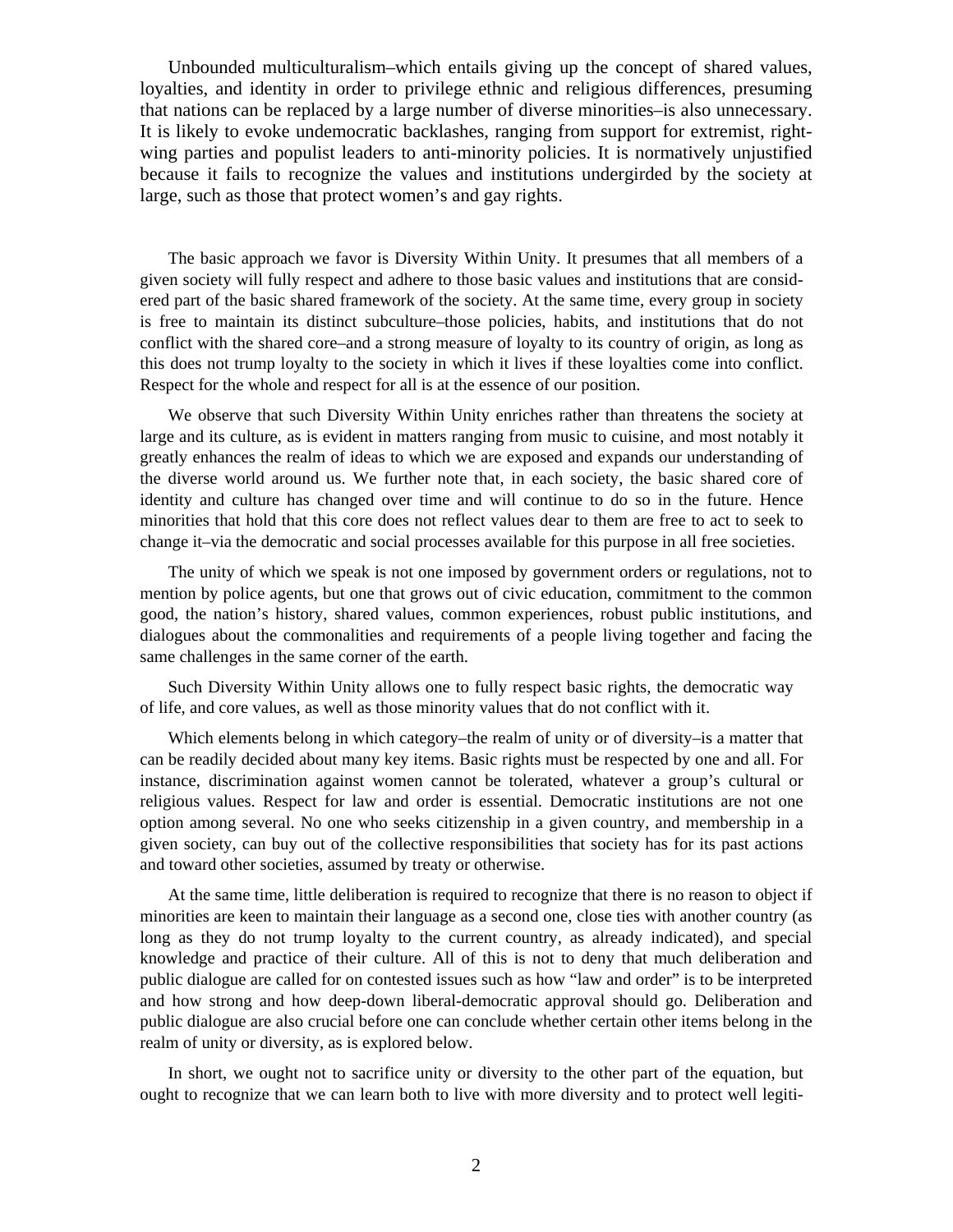mate unity.

### II. ISSUES AND POLICIES

#### 1. The law: variances, basic rights, and compelling public interest

Assimilationist models favor maintaining universal laws–those that apply to all citizens and other people within a given jurisdiction. They tolerate some variations and exemptions, but those are to be based on individual needs (e.g., mental illness) or demographic categories (e.g., minors), not on ethnic or racial groupings. Group rights are not recognized.

Unbounded diversity favors allowing each community to follow its traditions, even if they conflict with prevailing laws (for instance, allowing for forced marriages and female circumcision), although most pro-diversity approaches recognize that some universal laws must be observed. According to this approach, ethnic and racial groups should be granted a great measure of autonomy to set and enforce their own laws, either by being accorded considerable territorial autonomy or community-based autonomy–for instance by religious authorities such as imams or rabbis. Also, by this approach, people are viewed as imbued with strong rights just by being members of a protected group, such as native Canadians or Americans.

The Diversity Within Unity (DWU) model favors a bifocal approach: it sharply distinguishes between those laws that all must abide by and those for which various group-based variances and exemptions are to be provided. Although there is room for disagreement on what falls within these two categories, several criteria suggest themselves as principled guides to which laws and policies must be universal, and which can be group-particular.

Leading the universal category are basic human rights, as defined by the country's constitution, basic laws, the laws of regional communities such as the European Union and the United Nations Universal Declaration of Human Rights. Thus no one can be legally bought and sold, detained without due process, refused the right to vote, and so on, by any member group of any society. Leading feminists are correctly opposed to several group variances because they fear that these would entail "losing whatever we gained in terms of gender equality."

Compelling public interest provides another universal criterion. If carrying guns is considered a major safety hazard, no group should be exempted from this rule. The same holds for violations of public health, such as a refusal to immunize children. (Many states in the United States, and other countries such as the Netherlands, exempt parents who claim religious objections from this requirement, a policy that deeply troubles public health officials.)

Whatever is not encompassed in such policies should be considered legitimate subjects for variation. These might well include variances regarding laws, such as those concerning closing days (e.g., laws might require shops to be closed one day a week, but not necessarily Sunday) and those concerning animal rights (to allow ritual slaughter); variances on zoning regulations (e.g., to allow building Mosques); exemptions to allow the use of controlled substances during religious services; and some limited exemptions from various occupational safety, food preparation, and related regulations to help newly established ethnic businesses. (Some of these variances might be limited to a transition period and combined with helping immigrants and minorities in general to adapt to the prevailing laws.)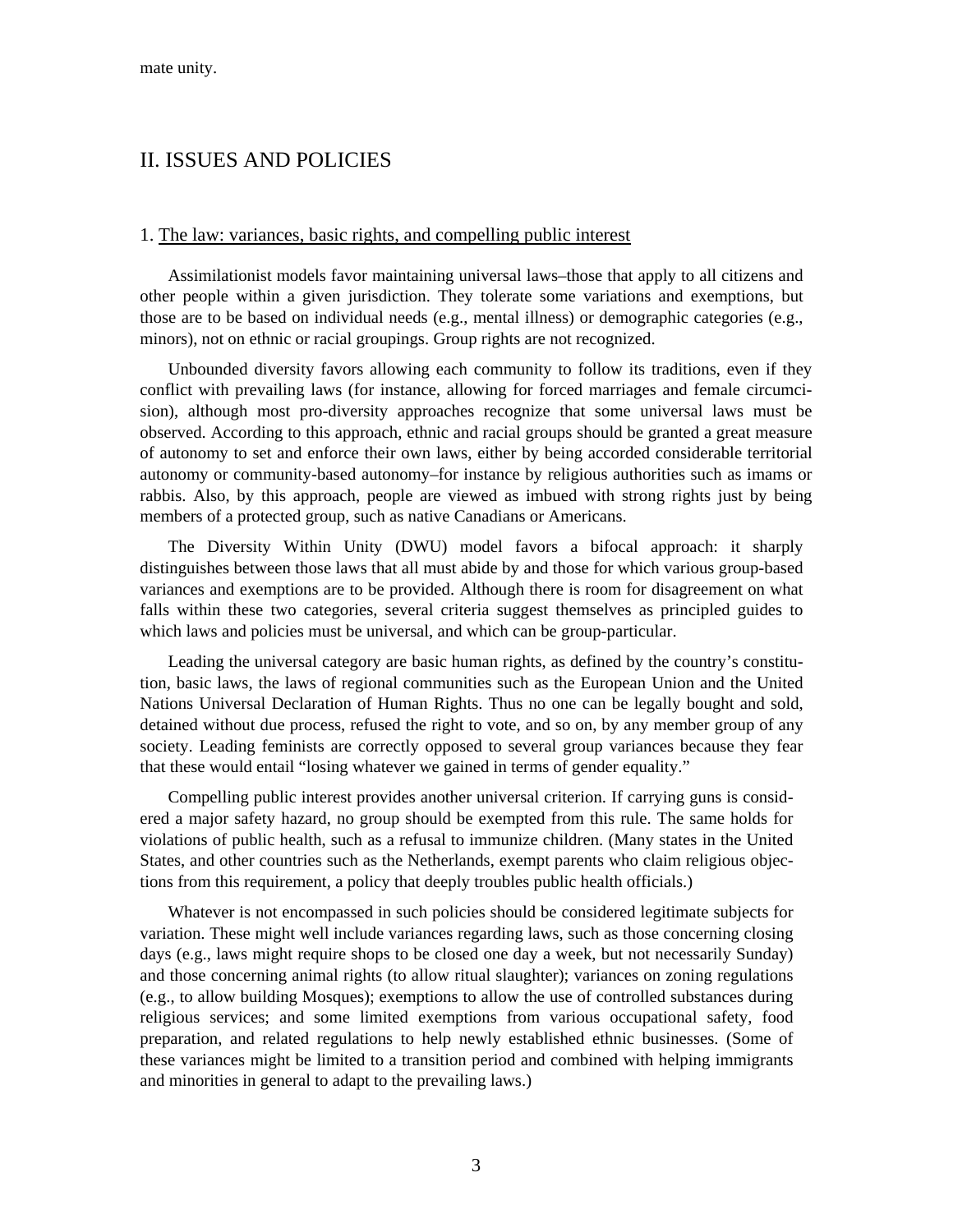Arguments that territorial groups or the home-born have a higher level of rights than immigrants are incompatible with the DWU model. Indeed, groups that are territorially concentrated are more inclined than others to push diversity to the point that it may endanger unity, as we witness with groups that are concentrated in one given area, which are much more likely to secede than dispersed groups. Some minority groups may have legitimate reasons to seek to secede, but this constitutes the death knell of unity. While in the past struggles for self-determination were usually involved in the break-up of empires and hence as a rule enhanced democratic representation, regions that now break away from democratic societies are unlikely to enhance self-government and may well weaken it.

Our focus is on practices, not on speech. Thus, it is acceptable for a given group to advocate illiberal practices, but until the laws or constitution are changed, the group should not be allowed to practice them, and surely not impose them on others. Extreme followers of one religion or another may argue that banning some of their practices undermines their whole distinct culture; however, being a member of a free society entails avoiding practices that treat any members in ways that violate their basic rights.

There are no reasons to oppose compromises–if they meet the criteria just articulated. Thus, if Sikhs are willing to wear their daggers but modify them so they cannot be unsheathed, that might bridge the difference between subculture and basic laws.

Whatever position one holds regarding economic equality and social rights, we assume that everyone has the same moral worth bestowed upon them just by being human, whether or not they are citizens, and that discrimination based on race, ethnicity, religion, or gender is illegal. (Whether this applies to private organizations, such as social clubs that receive no public support or tax exemptions, is an open question.)

Rights carry with them corollary responsibilities. This principle can be fully applied to member groups. Thus if a nation is engaged in war with another nation, minority members who have historical and cultural ties to that other nation must serve in the army of the new homeland, like other citizens. If fight we must, no one is exempt on the basis of being a member of a specific racial or ethnic group. (People who are conscientious objectors on religious or secular ethical grounds, assuming their commitments are verified and they are willing to engage in alternative national service, may well be exempt.) The same holds for attending to one's children, paying taxes, Good Samaritan acts, and so on.

#### 2. State and religion

Most of the states here under discussion have historically had (or still have) one religion they formally recognize as their only one–Christianity in many of them (including a specific version of it, such as Lutheranism in Sweden). In addition, these states provide extensive financial support directly and indirectly to the institutions of the official state religion, mainly for clergy and places of worship. (France and the United States are the exceptions in this regard as, in the commonly used phrase, they have no established religion.) Almost all of these nations now face massive immigration and growing numbers of minorities that believe in different religions, especially Islam.

Where might one go from here? One option is to maintain the official church. Although often the official religions have placed relatively few demands on people (whether members of minorities or the majority), supporters of assimilation in effect expect considerable stripping of the beliefs held by minorities who often have strong religious commitments. Importantly, under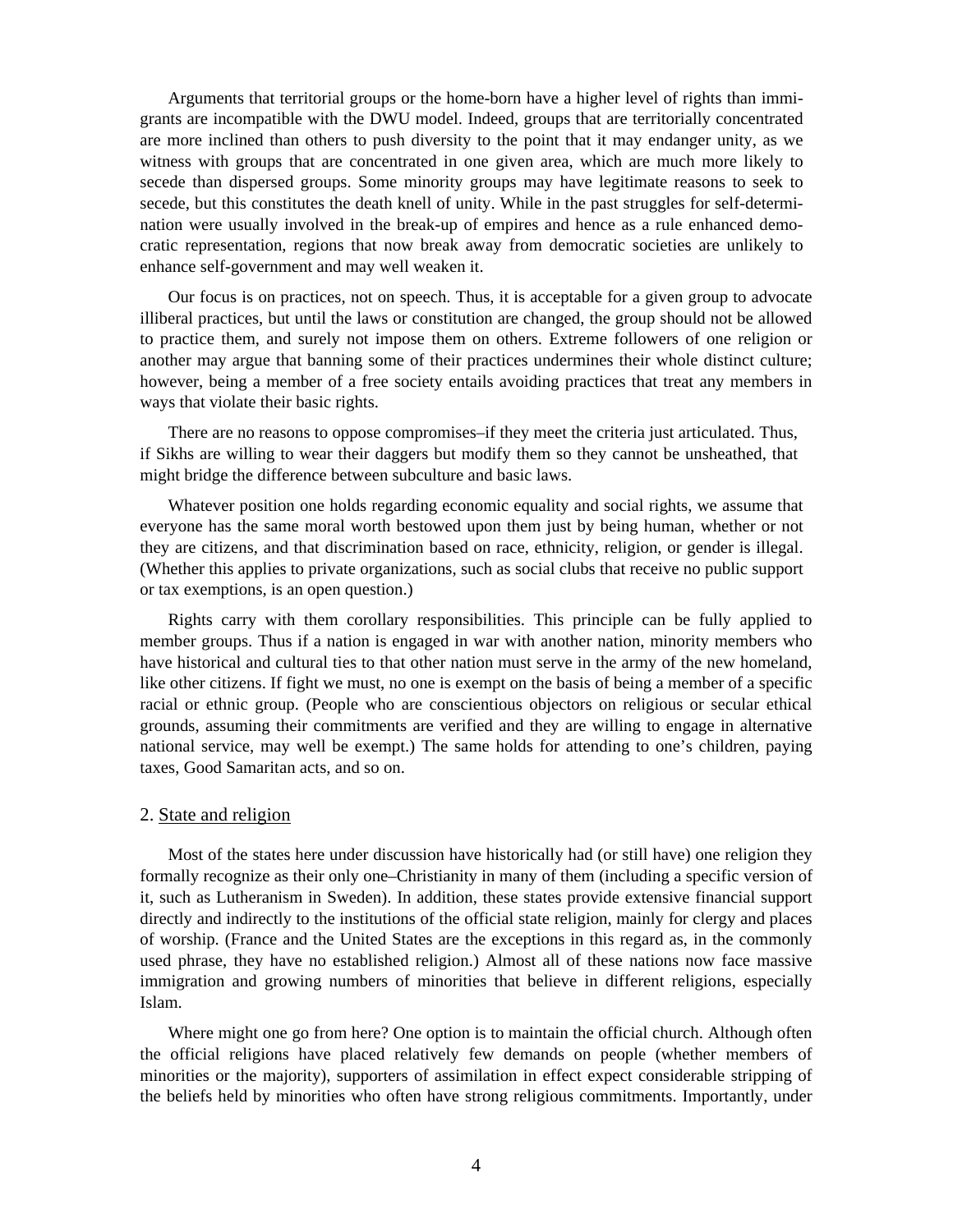this approach, minority children are expected to attend public schools in which the values of the governing religion are taught; minority residents and citizens are required to participate in public events in which the prayers are those of another religion; and public life is studded with symbols of the governing religion and laws reflecting it. This is a maximal challenge to diversity.

A second option is to lift all religions to the same status as the official one. This would entail not only fully supporting the clergy and places of worship (and social services) provided by all religions, but also opening official events with multiple prayers, displaying in public buildings and schools religious symbols of all groups on an egalitarian basis, and so on and on. Such a move would likely be perceived as a direct assault on the historical and cultural identity of a nation, and would be apt to lead to a high level of contention. It would undermine unity considerably.

A third option is for the official standing of the prevailing religion to gradually lapse (as it did in Sweden). Under this model, no new religion would be recognized as the official religion of the state, but financial support for the clergy and places of worship of all religions would be provided. The amount would be determined by the number of people who indicate, annually, that a given religion is theirs. (This would get the state out of the business of determining who is entitled to get support.) This is especially an issue for countries that rely heavily on voluntary associations and social groups to administer social services paid for by the public, as is common in parts of Europe. If religious groups are not included, this amounts to discrimination against those whose primary social affiliation is religious. At the same time, no such support should be available to groups that promote values, whether religious or secular, that are illiberal.

This third model is most compatible with the DWU approach because removing formal recognition of any state religion puts all religions on more equal footing (at least in legal terms and financially) without directly challenging history and identity. Although such a move constitutes a step away from tradition, it does not replace it with any new official requirements. It allows the majority to retain a sense of the centrality of its values (which is not fully satisfactory to minorities). At the same time, it allows the minorities to recognize that the majority has accommodated them in a major way (which leaves some of those who hail to the majority less than fully content). This model allows for diversity without explicitly undermining unity. (It finds a precedent in the way shops were once required to be closed on Sundays, for religious purposes, but are now allowed to have a closing day suiting any religion–say, Friday or Satur-day–without officially demoting Sunday.) The sensibilities of the majority are also to be respected.

#### 3. Schooling

Schooling should neither be used to suppress all cultural differences and distinctions, nor to reinforce the segregation and ghettoization of minorities.

The assimilationist model assumes that immigrants and minority members of society will be taught in public schools, that they will be taught basically the same material as other members of the society and more or less the same material as was previously provided. An unbounded diversity model calls for setting up separate schools–publicly supported–and distinct curricula for various ethnic groups from kindergarten to grade 12, such as, for instance, separate Muslim or Jewish schools, not merely as "Sunday" schools but as full-time schools.

A DWU approach, based on the concept of neighborhood schools, suggests that (a) a major proportion of the curriculum–say, 85 percent or more–should remain universal (i.e., part of the processes that foster unity). The commonalities of sharing 85 percent or so of the curriculum are intended not merely to ensure that all members of the next generation are exposed to a considerable measure of the same teaching materials, narratives, and normative content, but also that they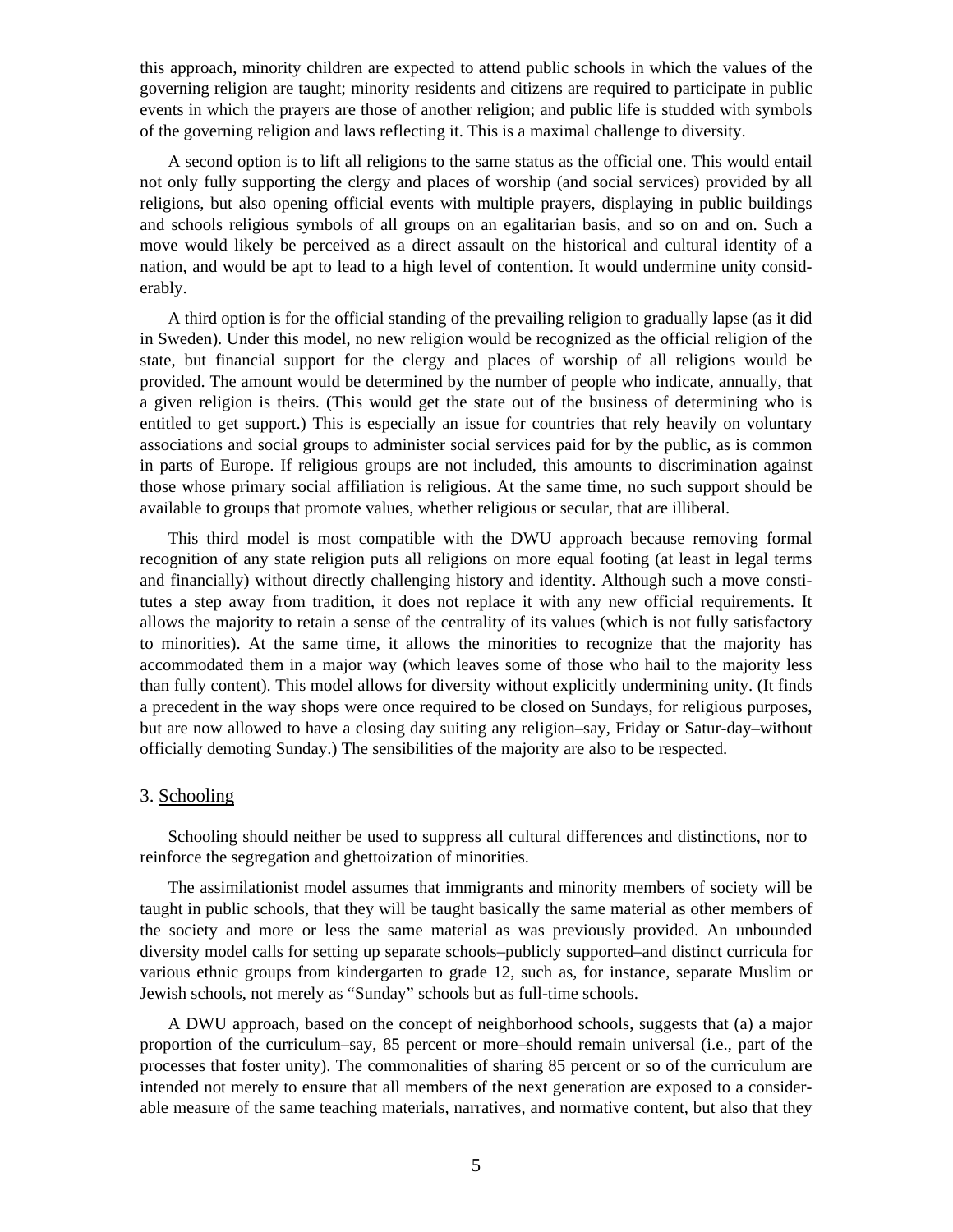will mix socially. Hence, teaching the same material but in ethnically segregated schools is incompatible with our approach. (Granted that the segregating effects of such schooling can largely be mitigated if they teach a considerable amount of the "universal" material and endeavor to provide for social mixing, if not in their own confines, elsewhere. Although teachers of all backgrounds should be welcomed, insisting that children must be taught by teachers who are members of their ethnic group is not compatible with the DWU model. (b) Minorities should have major input concerning 15 percent or so of the curriculum; this could be in the form of electives or alternative classes in which students particularly interested in one subject or history or tradition could gain enriched education in that area. (c) The universal, unity-related content of the curriculum should be recast to some extent to include, for instance, more learning about minority cultures and histories.

Bilingual education might be used, but only during a transition phase before mainstreaming begins and not as a continuous mode of teaching that is, in effect, segregated along ethnic lines. (Reference is to education that is conducted in the languages of immigrants and not to educational policies in a country that has historically embraced two or more languages.)

Of particular concern is the teaching of values. This issue is highlighted by the fact that many of the most contentious issues in schools, ranging from displacing crucifixes to requiring Muslim girls to wear swimsuits to banning Sikhs' traditional turbans, relate to religion. One may start with the observation that schools must help develop character and teach basic values rather than merely being institutions for learning "academics." One may also assume that the classes that all pupils will be required to attend (the unity sector of 85 percent-plus) will include classes in which basic civic values will be taught, such as respect for the constitution or basic laws, human rights, the merit of democracy, and the value of mutual respect among different subcultures. (These are to include civic practicums, such as playacting as parliament or civil court or doing community service.) But such education may well not suffice to provide the needed character education and is unlikely by itself to provide a sufficient substitute for the substantive values taught in the past by religions. Given that schools are in the character education "business," the question must be faced, what substantive values are they to instill beyond narrowly crafted civic virtues?

Providing public school classes for each religion (in line with the notion of equal official recognition of all religions) and allowing students to choose which to attend (including classes in secular, humanist ethics) helps diversity, but does little for unity. One way to improve on this approach is for public schools to work with the various religious groups to ensure that the teachers selected for religious teaching (and the teaching materials they use) refrain from advocating or implementing illiberal religious practices. (Although we previously stated that we do not object to illiberal advocacy as distinct from practices, children, whose hearts ands minds have not yet been formed, require extra protection.) It might be said that a democracy should tolerate the teaching of anti-democratic values so long as those who hold them are not seriously challenging the democratic system. However, not all the societies at issue have long-established and well-grounded democratic polities, and hence straining them is not called for. Above all, without leaving fundamentalism out of classrooms, no sufficient sharing of values may be found.

Many of us hold that only public schools can provide an environment in which children are exposed to a rich core of shared values, are protected from fundamentalism, and mix socially with children from different social and religious backgrounds. Some hold that the same may be achieved in private schools, even if controlled by one ethnic or religious group or another, as long as the state ensures that all schools teach a strong core of shared values. In either case, the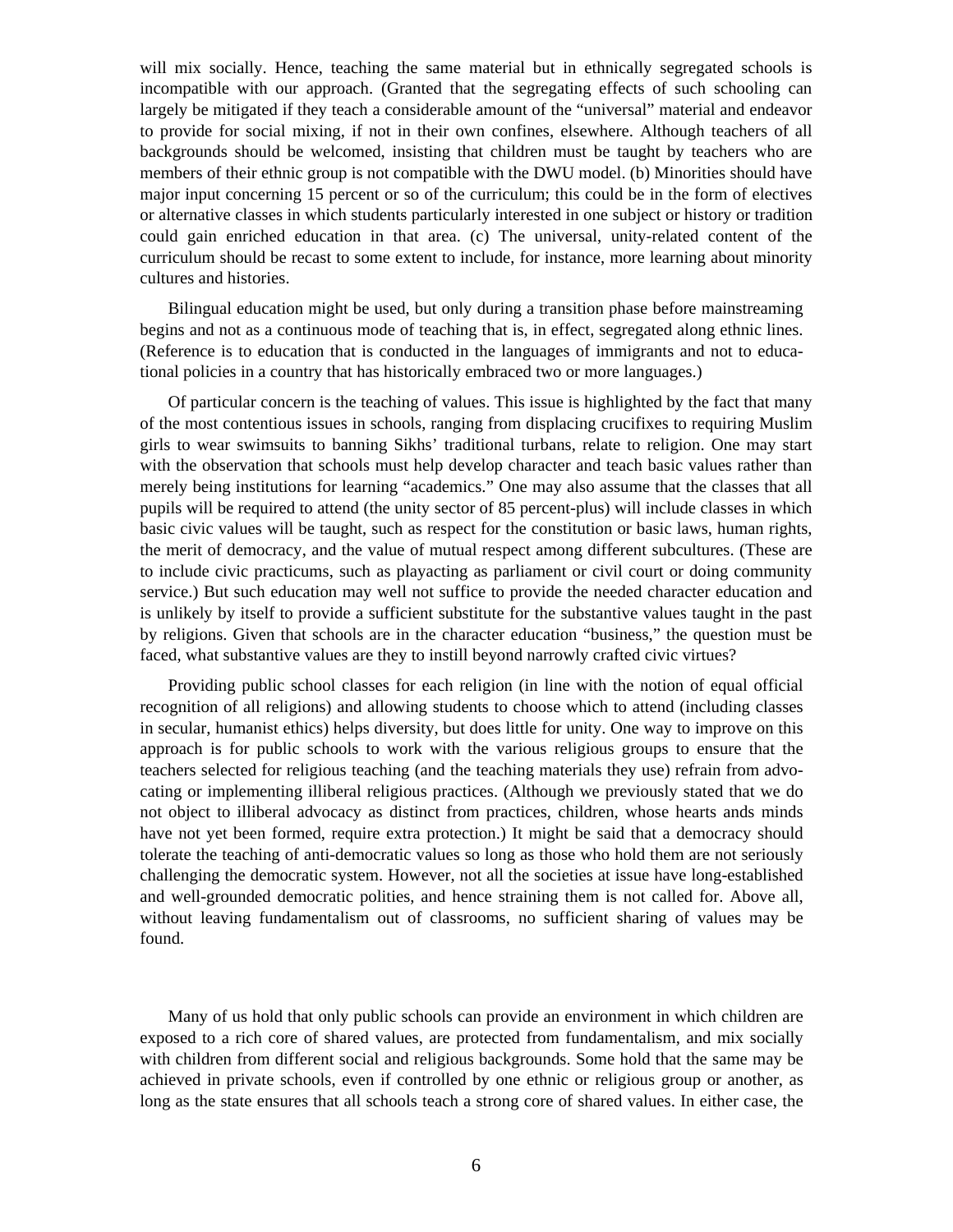same essential criteria must be met if schools are to provide effective opportunities to move toward a DWU model in contrast to a homogenous, assimilationist model or a segregated, unbounded multiculturalist one: a core of shared values and social mixing.

#### 4. Citizenship for qualifying, legal immigrants

Debates over immigration and citizenship policy have often been characterized by wild swings between emotionally fraught, divisive positions and radical proposals for assimilation or unbounded diversity: either we end all immigration or we open our borders to virtually anyone; either immigrants are a burden on taxpayers and responsibility for integration rests solely with newcomers or all newcomers should be given substantial public assistance and helped to maintain their cultures, languages, and identities; either all illegal immigrants should be deported immediately or there should be no distinction between legal and illegal immigrants.

A Diversity Within Unity approach emphasizes that societies are best served if those who are legal immigrants, and have met educational requirements, are allowed to become full citizens rather than treated as guest workers, which is often a term that conceals their true status as permanent, but second class, residents. The key to a democratically defensible and economically viable approach to immigration is to make decisions up front about the scope and nature of immigration that the nation favors. Then the government can provide permanent status for those admitted and facilitate their access to citizenship. This approach offers a more sensible way to staff the labor market, unite families, and allow citizens to assess the way immigration is shaping the national economy and culture.

Cultural preferences–for example, for Spain to prefer immigrants from Spanish speaking countries–are acceptable because they help sustain unity, so long as they do not prevent immigration for family reunification or refugee purposes and are based on culture rather than race or blood. Public support for immigration also requires that enforcement policies are carried out. Hence, better border control, employer sanctions, perhaps even a national identity card for all legal residents, are best included in any approach that aims to create an effective, publically defensible system. (These measures do not apply to true political asylum seekers.) More serious efforts to enforce immigration laws that are coupled with sound and transparent criteria for admission will also provide a way of dealing with the ongoing reality of illegal immigration in ways that are consistent with core democratic values. As such a system is introduced, a society can reorient its citizenship away from representing only a bundle of rights and towards an emphasis on civic participation and responsibility.

For legal immigrants, democratic nation-states must provide fair and objective procedures for admission, including reasonable application costs. Linguistic and educational requirements may well be set higher than the current ones, to ensure that citizens-to-be have acquired familiarity not only with the workings of democratic government but also with the unifying elements of the given society. Consideration may be given that immigrants who have not yet completed their citizenship processes could nevertheless be accorded the right to vote in local elections and to serve in civil service as ways to help them acquire the civic practice that makes for good citizens and to help create a civil service that is better equipped to deal with minorities.

Dual citizenship could be allowed or even encouraged so long as appropriate principles and practices for reconciling conflicts among loyalties can be established–notably the principle that the nation of permanent residence takes priority.

All in all: Citizenship constitutes a critical way a person becomes a responsible and accepted member of a community. Hence it should not be awarded without proper preparation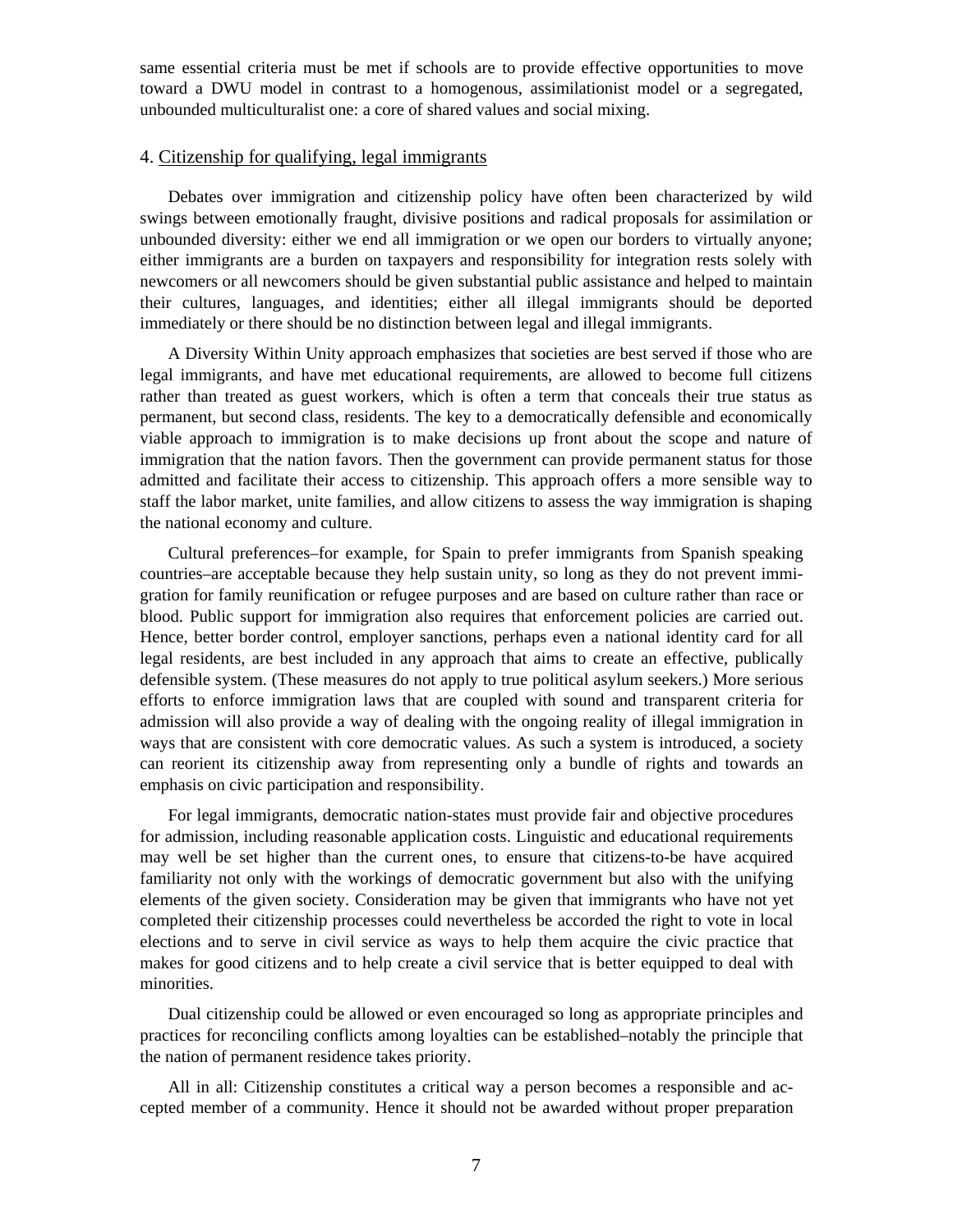nor denied to those who have completed the required measure of acculturation.

Throughout this section we assume that citizenship is not based on bloodlines or racial membership but is based on becoming a part of an historical community, with its own culture and identity. To join this community is to come to share in that history, culture, and identity–up to a point, as characterized by the difference between elements of unity and diversity previously discussed. To reiterate, history does not stop, and culture and identity continue to be recast, in part under the influence of the new members.

Citizenship should not be a free good, but a communal undertaking, a status and identity that constitutes both rights and social responsibilities. This holds for those who seek to become citizens as it does for those who are already so endowed.

#### 5. Language: an inescapable element of unity?

The assimilationist model tends to stress that all must acquire the prevailing language (sometimes, as in Belgium, at least one of them), that it should be considered the official language, and that the use of other languages should be banned in official business, courts, ballots, and street signs. Unbounded diversity opposes the recognition of any one language as the official one and seeks to provide a coequal status in courts, documents, etc., to several languages, sometimes a rather large number.

A DWU approach recognizes the strong advantages of having one shared language (two if necessary) and teaching it to all immigrants, minority members, and people whose education is lagging for other reasons. However, the state should provide ample translators and translated documents for those who have not yet acquired the shared language, even if this results in some lowering of the of the motivation for immigrants to learn the prevailing language.

Neighborhoods should be free to add signs in any language, but not to replace those in one (or two) of the shared ones. The state may well also encourage keeping the languages of immigrants as second languages and the teaching of second languages in general.

#### 6. Core substance, symbols, national history, holidays, and rituals

In numerous situations, differences arise concerning matters that are relatively limited in importance in their own right, but acquire great symbolic meaning regarding the rejection, or partial or full acceptance, of people of diverse cultures. These include dress codes (e.g., regarding girls wearing headscarves), boys and girls swimming together, the display of ethnic vs. national flags, areas in which ethnic celebrations can take place, noise levels tolerated, and so on. In effect, practically any issue can be turned into a highly charged symbolic one, although some issues (such as flags) tend more readily to become such.

It is important to recognize that trying to deal with these issues one by one, or by focusing on the surface arguments, will often not lead to consensual resolution, as the matters at hand typically stand for deeper issues. The contested symbols serve as hooks on which people hang their resentment of those of different cultures (including the dominant one) and of the need to adapt to a different world. These symbols serve as expressions of people's sense that their culture, identity, national unity, and self-determination are all being challenged. Only as these deeper issues are addressed might societies be able to work out satisfactory resolutions of the symbolic issues.

Attacking deeply felt and deeply ingrained sentiments, denying that immigrants or minorities are different, and so on–especially labeling all such sentiments as "racist" or "xenophobic"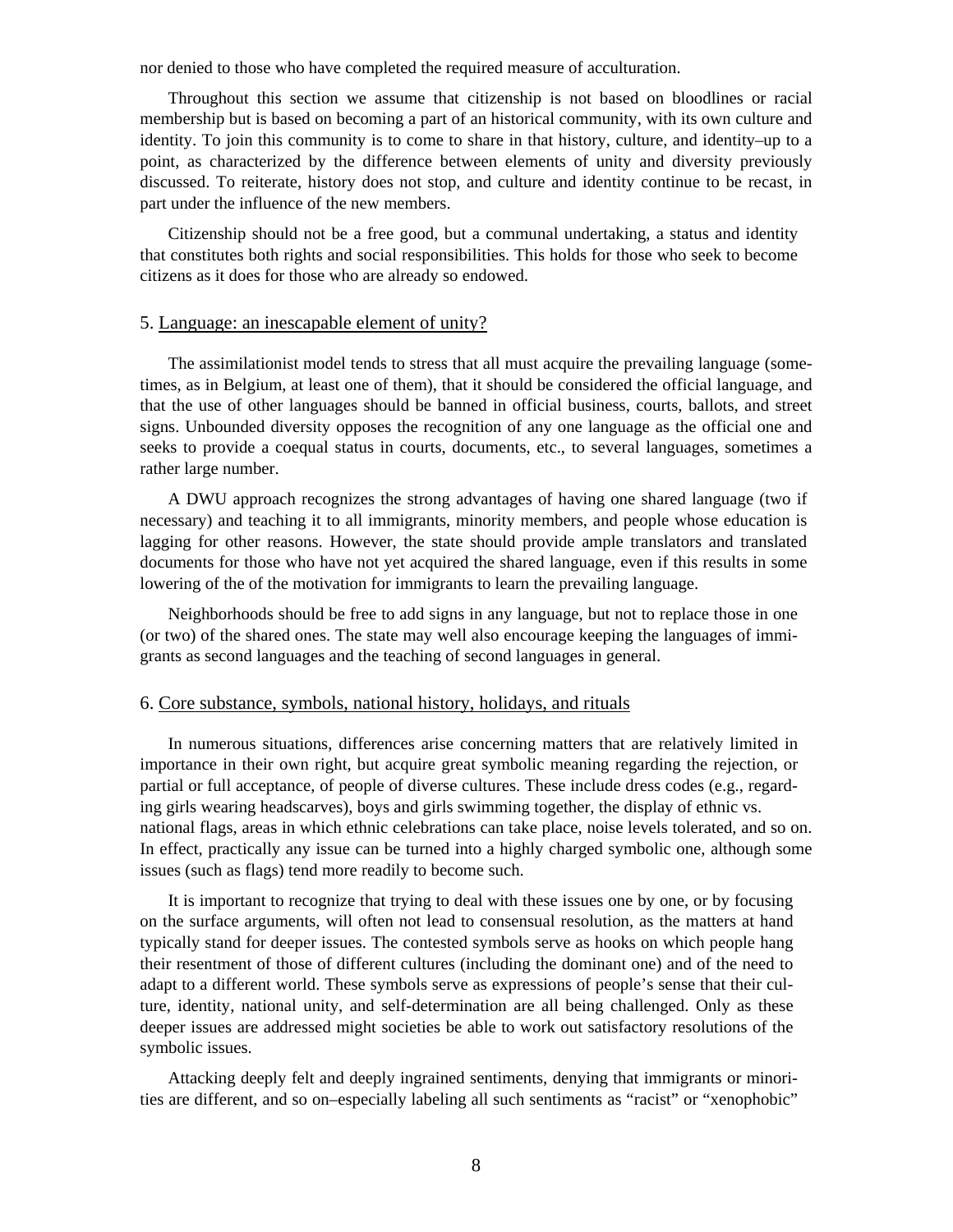prejudices and demanding that people drop them or be subject to re-education if not rehabilitation–is as unfair as it is counterproductive.

A DWU position indicates that we understand why people feel the way they do, but also assures them that the cultural changes that they must learn to cope with will not violate their basic values, will not destroy their identity, nor end their ability to control their lives. Indeed, it is the prime merit of the DWU approach that it allows such a framing of the issue, not as a public relations posture or a political formula, but as a worked-out model of laws, policies, and normative concepts that gives substance to such assurances.

Once this basic position is established, we note that adhering to old patriotism, which demands an unquestioning embrace of a nation's past, is just as inappropriate as calling for the dismantling of national identity in order to accommodate diversity. Thus, to expect immigrants from previously colonized countries to see great glory in the imperial past is not compatible with the DWU model any more than is calling on a nation to give up its shared values, symbols, and meanings and to become merely a thin and formal affiliation. Arguments to "rethink what it means to be British" (or French, etc.) are welcome if they mean to redefine commonalities and to point to legitimate differences, but not if they are code words for abandoning shared substantive meanings and values. Nor should one assume that even in a full-fledged European federation, national identities and cultures will vanish in the foreseeable future, thus dissolving the deeper issues at hand.

The assimilationist model favors stressing the nation's shared fate and glorious achievements in textbooks (especially those concerning history), national holidays, and rituals. Some champions of unbounded diversity call for redefining history as long periods of lessons in national disgrace (for example, one scholar suggested that American history be taught as a series of abuses of minorities, beginning with Native Americans, turning to slaves, then to Japanese Americans during World War II, and so on). Others favor separate ethnic and religious holidays, such as Christmas, Hanukkah, and Kwanza, to replace rather than supplement shared national holidays.

The DWU position on these issues remains to be worked out. As far as the teaching of history is concerned, surely many would agree that to the extent that textbooks and other teaching materials contain statements that are truly offensive to minorities, they should be removed or corrected, and that recognition of minorities' contributions to the society should be added. In addition, history of parts of the world other than one's own should occupy an important part in any curriculum. Still, the teaching of history is a major way that shared meanings and values are transmitted and it should neither be "particularized" nor become a source of attack on the realm of unity.

As far as holidays are concerned, a combination of shared holidays (such as Unification Day in Germany) with separate ethnic and religious ones may be quite compatible with a DWU model. In effect, the existence of some ethnic holidays (such as Cinco de Mayo) enriches rather than diminishes the shared culture.

We focus here on shared and divergent values in a society that is a community of communities rather than a mindless, over-homogenized blend. This focus is in no way meant to distract attention from the need to be concerned with economic interests and their articulation and matters dealing with the distribution of power. However, given that these issues have been often explored, our focus has been on values (and related institutions), a core part of any society that is able to sustain itself and change peacefully at the same time.

The most challenging issue of them all is to consider, beyond changes in symbolic expressions and even in laws and policies, what would be encompassed in a modified but unified core of shared substantive values? Commitment to a bill of rights, the democratic way of life,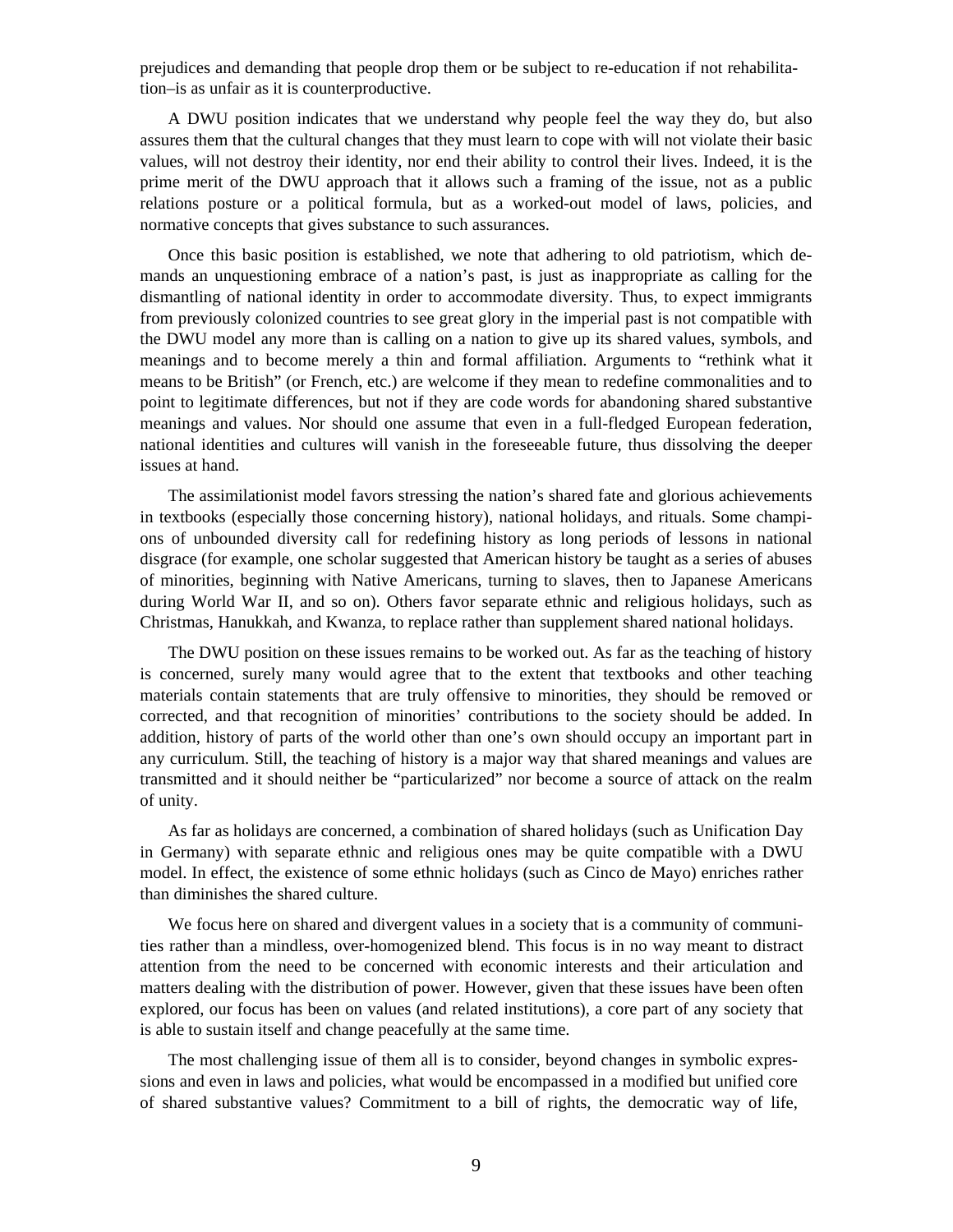respect for basic laws (or, more broadly, a constitutional faith or civic religion), and mutual tolerance come (at least relatively) easily. So do the communitarian concepts that rights entail responsibilities, that working differences out is to be preferred to conflict, and that society is to be considered a community of communities (rather than merely a state that contains millions of individuals). However, as important as these are and as much as they move us forward, these relatively thin conceptions of unity (and those limited to points of commonality–overlapping areas of consensus–among diverse cultures) constitute an insufficient core of shared values to sustain unity among diversity.

The challenge for the DWU model is to ask how the realm of unity, however restated, can be thick enough without violating the legitimate place of diversity. The answer may be found in part in secular humanist values and ethics (including respect for individual dignity and autonomy) and thicker communitarian values that spell out our obligations to one another. It may encompass a commitment to building still more encompassing communities (such as the Euro

pean Union), to assisting those in need in the "have-not" countries, and to upholding the United Nations Universal Declaration of Human Rights. Still, the question stands as to what will provide a source of shared commitments to define and promote what is right versus wrong, and what will provide an answer to transcendental questions of life, as far as they concern public life, if it will not be based on religious doctrines, nor be sheerly relativistic or based on the beliefs of particularistic groups.

The DWU approach is a work in progress. It does not claim to have all or even most of the answers needed to bridge the schisms that have opened up between many immigrants and the majorities in the free societies in which they live. It does offer, we state, a basic orientation that respects both the history, culture, and identity of a society and the rights of members of the society to differ on those issues that do not involve the core of basic values and universally established rights and obligations.

Endorsers are of one mind on the broad thrust of this platform and the necessity of this intervention into the current dialogue, without necessarily agreeing with every single, specific statement. We look forward to future discussions of how this platform applies to other problems that arise and to various different societies. To see a full list of endorsers, please visit our website at www.communitariannetwork.org.

This position paper was drafted by Amitai Etzioni in summer of 2001. He benefitted greatly from comments by Leon Fuerth, Veit Bader and Noah Pickus. It was submitted for a two day communitarian dialogue in a meeting of 40 scholars from eight different countries and a few elected officials on November 1 and  $2^{\omega}$  in a meeting organized by the Communitarian Network in Brussels. Following the meeting, the position paper was redrafted, drawing on notes from the meeting, reports from the rapporteurs of the five breakout sessions, and comments by members of a redrafting committee selected during the meeting and by other participants. The whole process was organized and much of the research conducted by Mackenzie Baris.

Members of the redrafting committee included: Veit Bader, University of Amsterdam, The Netherlands; John Crowley, CERI-Sciences Po, France; Silvio Ferrari, University of Milan, Italy; Kristin Henrard, University of Groningen, The Netherlands; David Hollinger, University of California at Berkeley, United States; Leo Monz, Deutscher Gewerkschaftsbund, Germany; Noah Pickus, Institute for Emerging Issues, United States; Peter Skerry, Claremont McKenna College, United States; Sophie van Bijsterveld, Catholic University of Brabant, The Netherlands; and